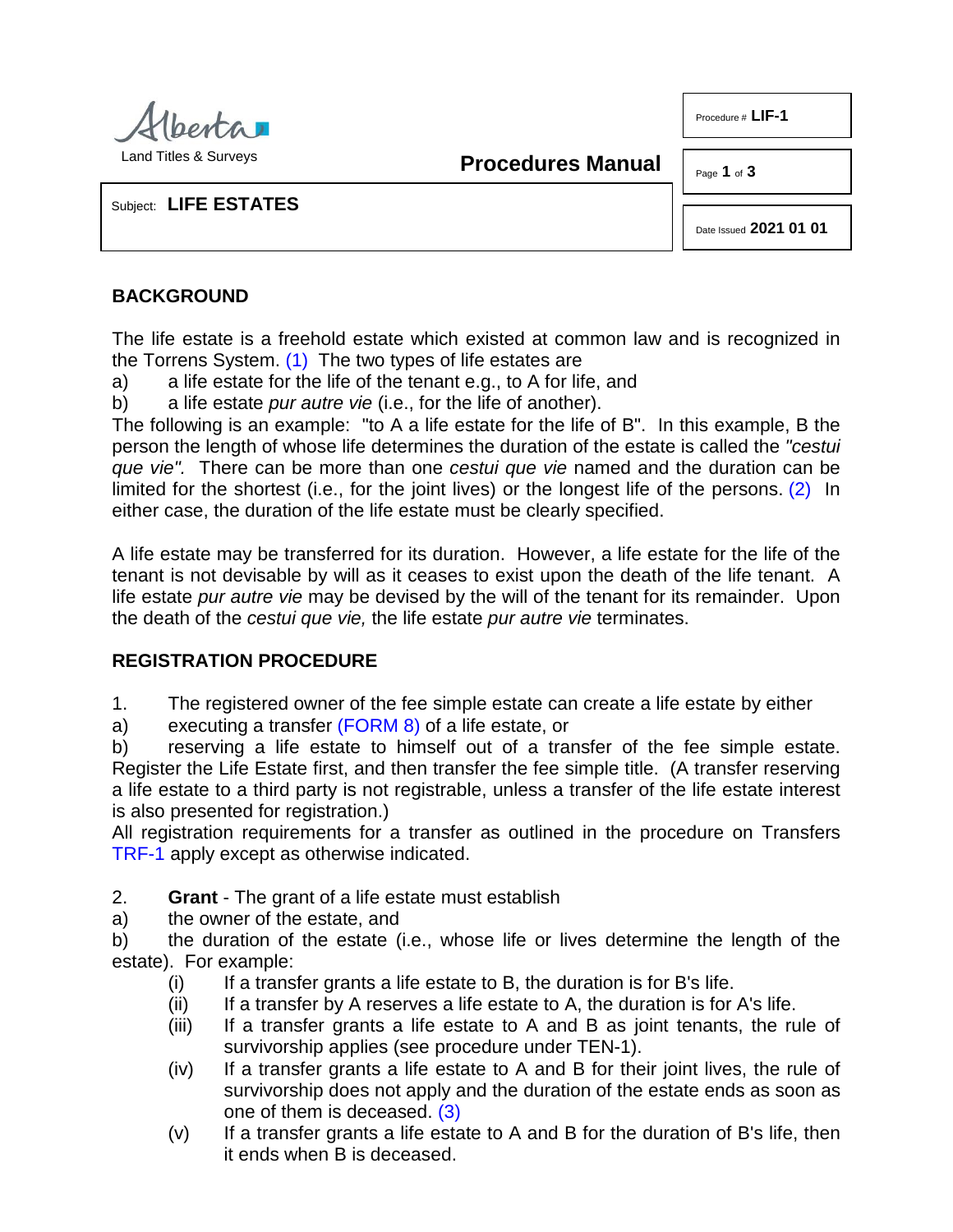c) a transfer which does not provide the tenancy or duration cannot be accepted for registration, however, there may have been transfers registered in the past which did not comply with the above requirements. In these cases, a proof of death can be accepted to remove only the deceased person's name.

If you have a series of instruments on a DRR including a life estate; any instruments to be registered prior to life estate on DRR will show on life estate title. Therefore split DRR when creating the life estate title. Land Titles will now always register a life estate interest before the transfer of the fee simple interest, regardless of whether life estate is being reserved or transferred.

3. **Dower** - Dower requirements must be complied with on any dealings with the life estate except on its extinguishment due to the death of the life tenant or the *cestui que vie* (see procedure under [DOW-1\)](http://www.servicealberta.ca/pdf/ltmanual/DOW-1.pdf).

4. **Foreign Ownership** - Foreign Ownership requirements must be complied with. When the instrument reserves a life estate to the transferor, the foreign ownership requirements are to be complied with in respect of the transferee of the fee simple estate only (see procedure under [FOL-1\)](http://www.servicealberta.ca/pdf/ltmanual/FOL-1.pdf).

5. **Planning** - Subdivision requirements must be complied with (see procedure under [SUB-1\)](http://www.servicealberta.ca/pdf/ltmanual/SUB-1.pdf).

6. **Endorsement** - When a life estate certificate of title is issued, the fee simple certificate of title will have the following endorsement:

> <span id="page-1-0"></span>"LIFE ESTATE TITLE IN FAVOUR OF A 7 WOLF DRIVE, EDMONTON, T2K 7S8" or "LIFE ESTATE TITLE IN FAVOUR OF A 237 - 7 AVE. S.W., CALGARY, T2P 1J2 FOR THE LIFE OF B"

7. The life estate title will have the following endorsement: [\(4\)](#page-2-3)

"SEE TITLE FOR ESTATE OF LARGER EXTENT FOR REGISTRATIONS PRIOR TO LIFE ESTATE"

Any subsequent registrations against either the fee simple or the life estate certificates of title are not to be endorsed against the other certificate of title unless the instrument or caveat deals with both estates.

The SPIN2 document type to be used when creating a Document Registration Request (DRR) form is: Life Estate Title Creation

The code used for registration at Land Titles is: LIFE

Always check the life estate title for current ownership information.